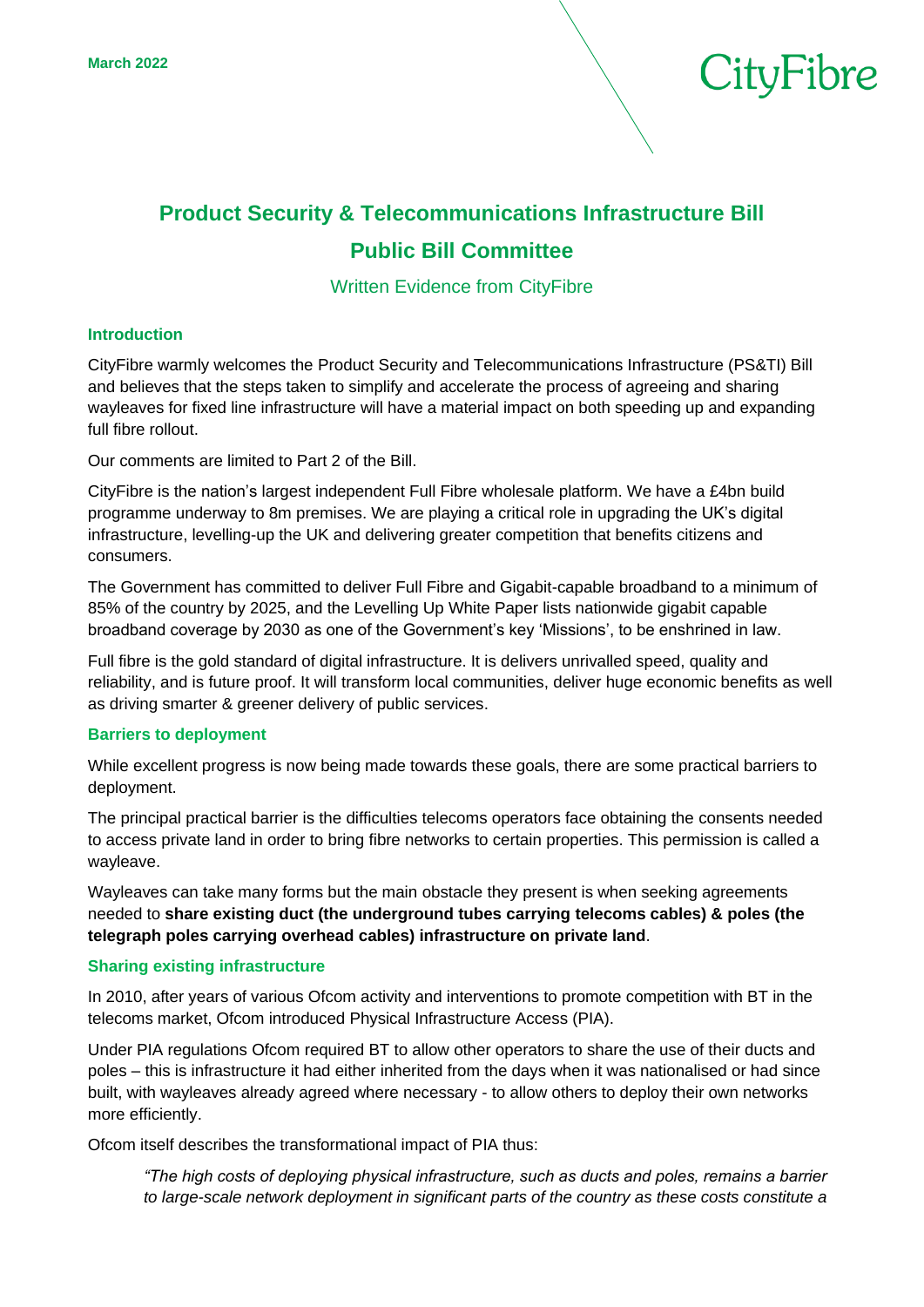large proportion of the overall capital expenditure of an access network, typically of the order of *50% to 70%.* 

CityFibre

*"Reusing existing underground ducts can also reduce the time it takes to deploy a new network: whereas in some cases it can take days to build 200m of duct using traditional construction methods, fibre cables could be installed in the same length of existing duct in a matter of hours.* 

*"PIA is therefore an important remedy to address the competition concerns in order to promote competition in broadband and fixed telephone services."*

These ducts and poles are sited on either public or private land. When located on public land, operators do not require a wayleave to access them, however when on private land new wayleaves are required to both upgrade and share the infrastructure.

In 2017 the UK Government sought to remedy this. It amended the Electronic Communications Code to remove the need for operators to obtain new wayleaves for the use of ducts and poles on private land installed after 2017.

Unfortunately the impact of this reform was limited due to the fact that the vast majority of ducts and poles were installed well before 2017, and require wayleaves.

# **Put simply, there is now a needless distinction between pre and post 2017 infrastructure which this Bill can remedy.**

The Bill does contain measures to allow for sharing of pre 2017 *ducts* without a wayleave

The only barrier the Bill does not address is explicitly allowing for the sharing of pre 2017 *poles* on private land.

# Poles

The vast majority of poles in urban England are situated on public land – most often on pavements where no wayleaves are required. However, due to an historical quirk of BT's network planning, in rural England and urban Scotland the vast majority of poles are sited on private land – such as in fields or in back gardens – and therefore require wayleaves if they are to be shared under PIA.

Negotiating a single wayleave may seem like a relatively minor step, but multiplied to the deployment of a new network across a whole town or city, tens of thousands of new individual wayleaves are required.

The consequence of this problem is that full fibre rollout in Scotland is slower than compared to England. And in England, rollout is slower in rural areas compared with urban.

CityFibre is bringing full fibre to up to one million premises in Scotland across Edinburgh, Glasgow & Renfrewshire, Stirling, Dundee, Inverness & Aberdeen. In those areas our detailed planning has shown that there are approximately 37,000 poles across these cities, and that c.98% of them are situated on private land - which means each and every single pole would require new wayleaves if they were to be used.

This has created a perverse situation of operators unnecessarily digging up streets in Scotland to install new infrastructure because it is easier than sharing what is already there. Not only is this disruptive to residents and road users, it is slowing down rollout.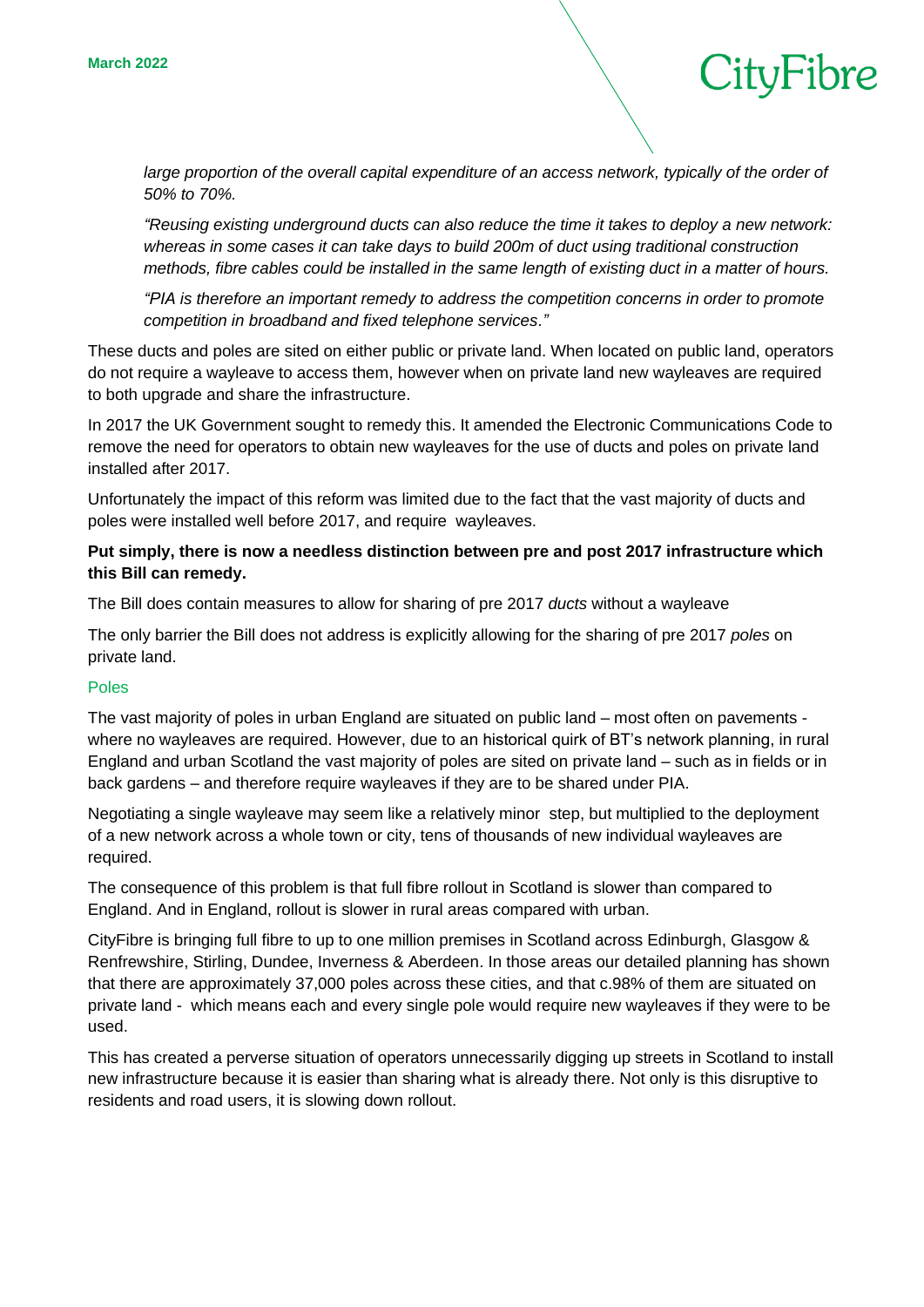# CityFibre

#### **Ask:**

**Government must therefore follow through and deliver on the policy intent of the 2017 reform, using the PS&TI Bill to explicitly permit the sharing of pre-2017 pole infrastructure on private land.** 

**This change would have a significant impact on the speed of full fibre rollout in Scotland, and across rural areas in England. It ends needless disruption to road users and residents.** 

Without urgent action, both rural England & urban Scotland will lag behind the rest of the UK in full fibre rollout.

# **Ducts**

We welcome the measures in the Bill to allow for the sharing of wayleave permissions for pre 2017 ducts under private land.

As with poles, the current Electronic Communications Code allows competing operators to share BT's existing network of ducts under private land installed *after* 2017, but not those installed *before* 2017.

The PS&TI Bill removes this distinction, and allows operators to share ducts regardless of when they were first installed.

This change will both accelerate rollout and bring full fibre to homes which may otherwise have missed out.

Currently homes situated on private land, i.e., unadopted, roads often get left out of rollout plans. This is because, since the road is private land, an operator must agree a wayleave – regardless of whether it wants to dig up the road or use existing pre-2017 duct.

The permissions needed for private roads can be very complex – some roads are owned in common by all residents; some are owned piecemeal by residents; others are owned by a single private individual and others may be owned by a company. Therefore, both identifying who has the ability to grant a wayleave, and entering into negotiations to agree that wayleave, can be so complicated and time consuming that the road is instead often removed from the rollout plan.

# **Ask:**

**We ask for support for the measures in the PS&TI Bill which would allow operators to use the pre-2017 duct under private land without the need for new wayleaves.**

**We believe this will avoid creating a digital divide, where those on private roads are left out of rollout while their neighbours on council adopted roads are included.**

We would like to see two minor changes to rationalise the practical rules around noticing these works.

The Bill rightly sets out rules for operators to publish notices advising local residents when sharing is about to take place. Currently these requirements place the noticing condition entirely on the main operator.